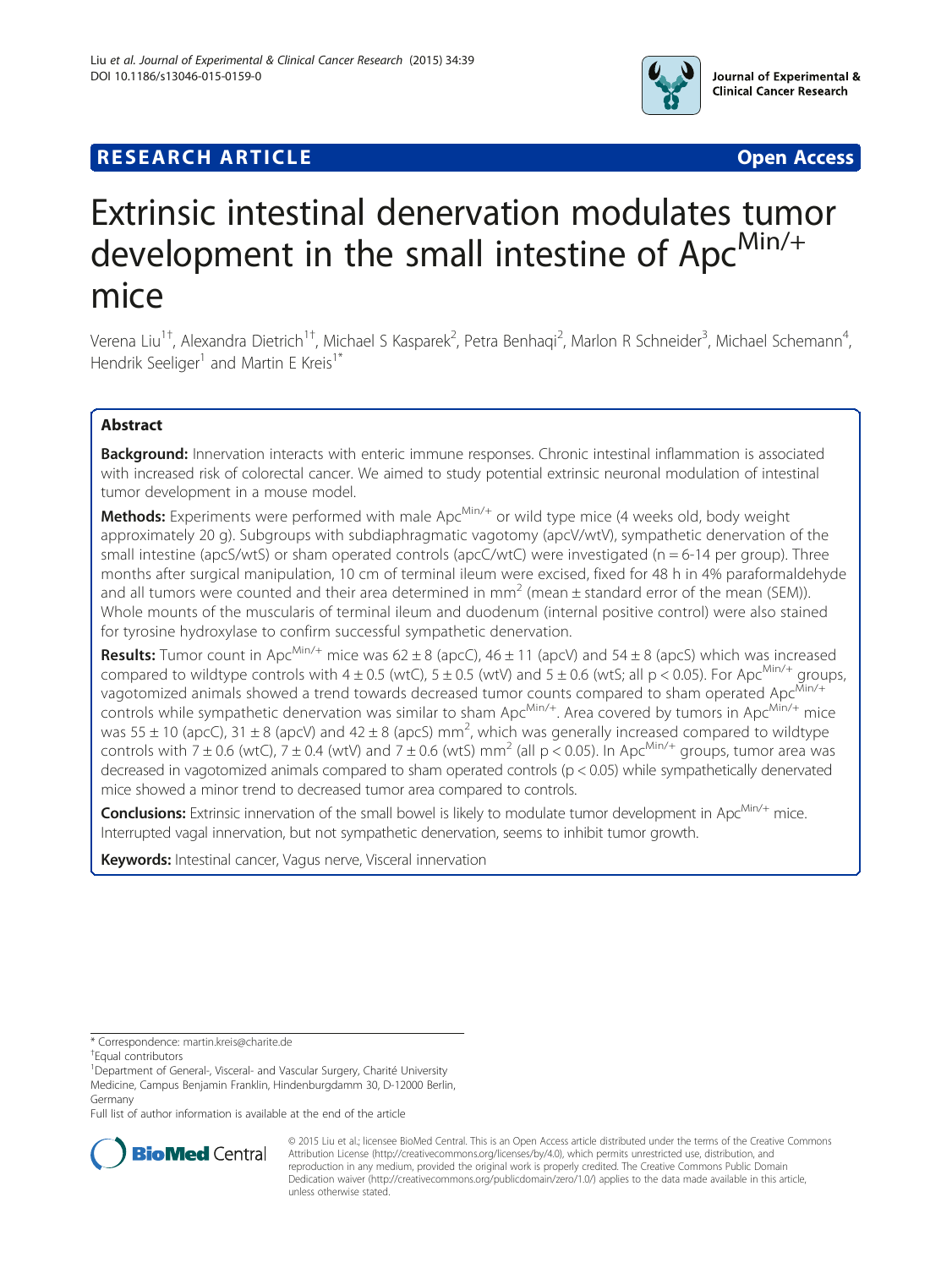#### Introduction

The autonomic nervous system plays a key role for gut function under physiological conditions. It helps to maintain homeostasis by influencing secretion, peristalsis, and smooth muscle tone to name just a few tasks [[1](#page-5-0)].

Under pathological conditions, the autonomic nervous system takes part in defense responses to toxins or pathogens. This was elegantly shown by Borovikova et al. who demonstrated that vagal stimulation has a beneficial effect on survival during sepsis which was simulated by exposure to systemic lipopolysaccharide endotoxin [\[2](#page-5-0)]. The molecular basis of this interaction between autonomic nervous system and immune system is the release of acetylcholine (ACh) from peripheral vagal nerve endings. ACh binds to nicotinic ACh receptors on macrophages which subsequently reduce their tumor necrosis factor  $-\alpha$  (TNF- $\alpha$ ) production and release [\[2](#page-5-0)]. This interaction was named cholinergic anti-inflammatory reflex and seems to be relevant not only during sepsis but also when intestinal inflammation is present during colitis [[3](#page-5-0)] or postoperative ileus [[4\]](#page-5-0).

Acute inflammation per se is a pathological condition that may have detrimental consequences for the organism. Chronic inflammation, however, may trigger other pathologies, such as malignant transformation of epithelial cells during ulcerative colitis or transition from chronic pancreatitis to pancreatic cancers [[5-8\]](#page-5-0). The question arises whether this malignant transformation occurs solely secondary to chronic inflammation or whether modulation by the autonomic nervous system may also play a role. Considering previous observations that tumor cells carry acetylcholine receptors, this seems to be a possible mechanism [\[9](#page-5-0)].

We, therefore, hypothesized that autonomic innervation to the intestine may modulate development of intestinal tumors. Our aim was to test this hypothesis in an established animal model of intestinal tumor development, the Apc $^{Min/+}$  mouse [\[10\]](#page-6-0).

# Methods

# Animals

Experiments were performed with male  $Apc^{Min/+}$  k/o mice (4 weeks old, body weight approximately 20 g). C57BL/6 wild type animals were also investigated for each subgroup. Presence of the  $Apc^{Min/+}$  knockout mutation was tested by RT-PCR (reverse transcriptase polymerase chain reaction) from a tail biopsy prior to experiments. Animal experiments were approved by the appropriate local committee (Regierung von Oberbayern).

In  $Apc^{Min/+}$  mice, small intestinal tumors develop due to a defect in the protein product of the Adenomatous polyposis coli (APC) gene caused by a point mutation in this gene. In consequence, in the multiple intestinal neoplasia (Min) mouse the Wnt/B-catenin signaling cascade promoting cell proliferation is overactive [[11\]](#page-6-0).

#### Surgical procedures

Separate subgroups underwent subdiaphragmatic vagotomy, surgical denervation at the level of the superior mesenteric artery or sham operation (laparotomy with surgical manipulation of the small intestine for 10 min; each  $n = 6-14$ , Figure 1).

Operations were performed following deep anesthesia with ketamine/xylazine (Park Davis, Berlin, Germany 100 mg/kg; Bayer, Leverkusen, 15 mg/kg intraperitoneally). For subdiaphragmatic vagotomy, the vagus nerve was isolated and cut at the level of the distal esophagus under microscopic vision (operating microscope, Wild M3Z, Heerburg, Switzerland). Small branches to the liver were identified and also divided. For denervation at the superior mesenteric artery, this vessel was isolated under microscopic vision from all surrounding tissue. Success of denervation here was confirmed by whole mounts of the muscularis of terminal ileum immediately proximal to the ileocolic junction and duodenum (internal positive control) which were obtainded at the time of final tissue harvest. Samples were stained for tyrosine hydroxylase (Merck Millipore, Merck Chemicals, Schwalbach) which is only expressed in sympathetic nerves within the enteric plexus. It is well established that vagal fibers course within the duodenal wall far into the distal small intestine. Surgical denervation at the level of the superior mesenteric artery, therefore, leads to complete sympathetic denervation of the small intestine, while parts of the vagal innervation along the intestinal wall remain intact. Successful sympathetic denervation of the small bowel was present when lack of immunohistochemical fluorescence for tyrosin hydroxylase in the ileum was observed, while it was still seen in tissue from the distal duodenum, which served as internal positive control.

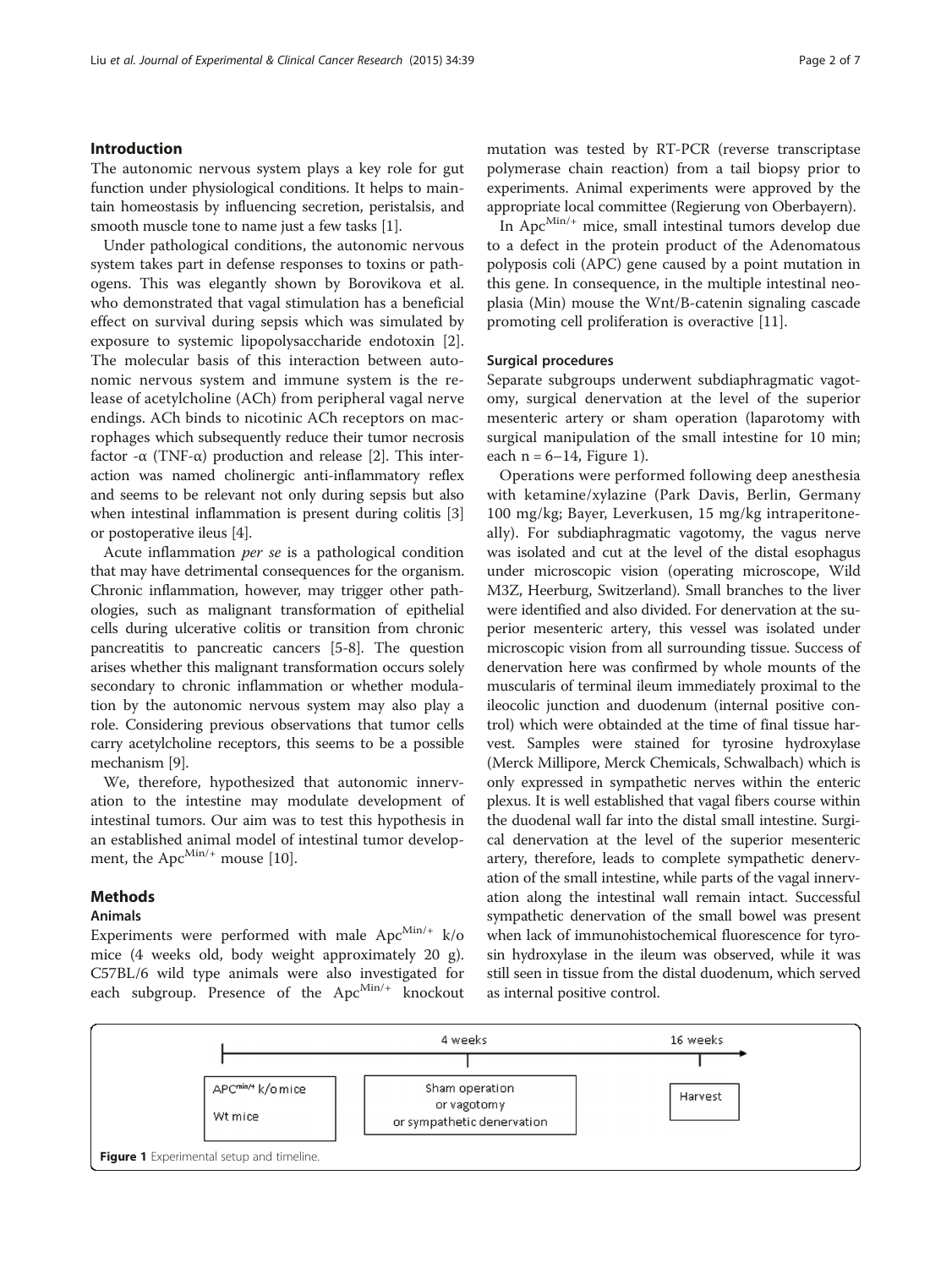

## Tissue harvesting

Three months after surgery, animals were sacrificed and a segment of 10 cm of terminal ileum beginning 1 cm proximal to the ileo-colic junction was excised in all subgroups. The segment was cut along the mesenteric border to expose the mucosa for evaluation of tumor numbers and area. Then it was fixed for 48 h in 4%-paraformaldehyde and the tumor number and area were evaluated (Figure 2). The distal duodenum was also harvested for staining with tyrosine hydroxylase (Merck Millipore, Merck Chemicals, Schwalbach) as a positive internal control in animals that had undergone denervation at the level of the superior mesenteric artery (Figure 3).

#### Data analysis

All adenomas in the 10 cm segment of terminal ileum were counted manually with the help of a stereomicroscope (Olympus SZX7, Olympus GmbH, Hamburg, Germany). The area covered by adenomas along the 10 cm segment was determined by analysis of digital photographs taken under microscopic vision with the

help of dedicated software. Descriptive statistics include mean  $\pm$  SEM. Comparisons between the six subgroups were performed using ANOVA (one way analysis of variance). Post-hoc tests concerning comparisons between subgroups were performed using the Dunnetts test. P-values < 0.05 were considered statistically significant. The statistical analysis was performed with SPSS 22.

### Results

A dramatic increase of tumor growth was observed in the terminal ileum of  $Apc^{Min/+}$  mice compared to wildtype control animals (Figure [4](#page-3-0)). In sham operated  $Apc<sup>Min/+</sup>$ animals  $62 \pm 8$  tumors were counted in the evaluated 10 cm segment of terminal ileum which was increased compared to  $4 \pm 0.5$  tumors in wildtype controls (p < 0.05; Figure [4](#page-3-0)). Following subdiaphragmatic vagotomy, tumor count was reduced to  $46 \pm 11$  in APC<sup>min/+</sup> mice while tumor count following denervation at the level of the superior mesenteric artery was  $54 \pm 8$  which was not significantly different compared to sham operated  $Apc^{Min/+}$ animals. Tumor counts were  $5 \pm 0.6$  in wildtype controls



Figure 3 Representative images of adenoma growth in the small intestine. A: Single polyp in C57BL/6 (wt)-mice, B: Adenomas in Apc<sup>Min/+</sup> mice. Representative images of adenomas in wild type (A) and Apc<sup>Min/+</sup> animals (B). Note the obvious difference in count and area of adenomas between both genotypes.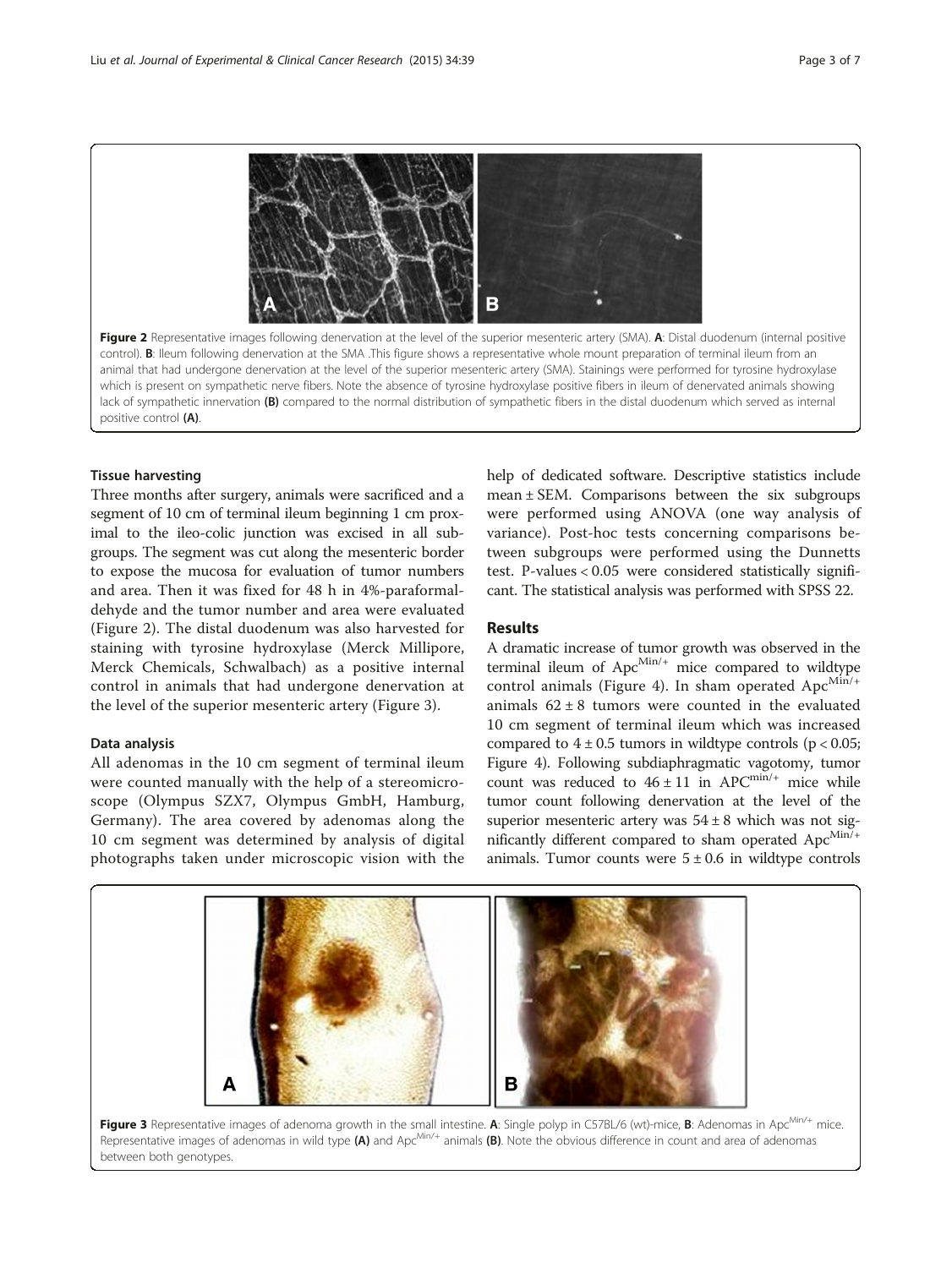<span id="page-3-0"></span>

following subdiaphragmatic vagotomy and  $5 \pm 0.5$  following denervation at the mesenteric artery.

The area covered by tumors in the 10 cm segment of terminal ileum in wildtype controls was  $7 \pm 0.6$  mm<sup>2</sup> following sham operation,  $7 \pm 0.4$  mm<sup>2</sup> after subdiaphragmatic vagotomy, and  $7 \pm 0.6$  mm<sup>2</sup> in animals having undergone denervation at the level of the superior mesenteric artery (Figure 5). The tumor area was increased in  $Apc^{Min/+}$  mice compared to corresponding wild type animals (all  $p < 0.05$ ). In Apc<sup>Min/+</sup> mice, corresponding areas covered by tumors were  $54 \pm 11$  mm<sup>2</sup> following sham operation,  $30 \pm 8$  mm<sup>2</sup> after subdiaphragmatic vagotomy, and  $42 \pm 8$  mm<sup>2</sup> following denervation at the superior mesenteric artery. In  $Apc^{Min/+}$  groups, tumor area was decreased in vagotomized animals compared to sham controls  $(p < 0.05)$ , while mice denervated at the

superior mesenteric artery were not different but showed a minor trend to decreased tumor area compared to sham operated controls.

# **Discussion**

In the present study, we observed a decrease in adenoma growth in  $Apc^{Min/+}$  animals that underwent previous subdiaphragmatic vagotomy compared to sham operated controls. Dissection of autonomic nerve fibers at the level of the superior mesenteric artery, which eliminates the sympathetic innervation to the small intestine and leaves the vagal innervation along the intestinal wall intact, had only a minor effect on reduction of adenoma growth.

This is the first time that a reduction of tumor growth following vagal denervation is described in an in vivo model of intestinal cancer. Interestingly, this effect was

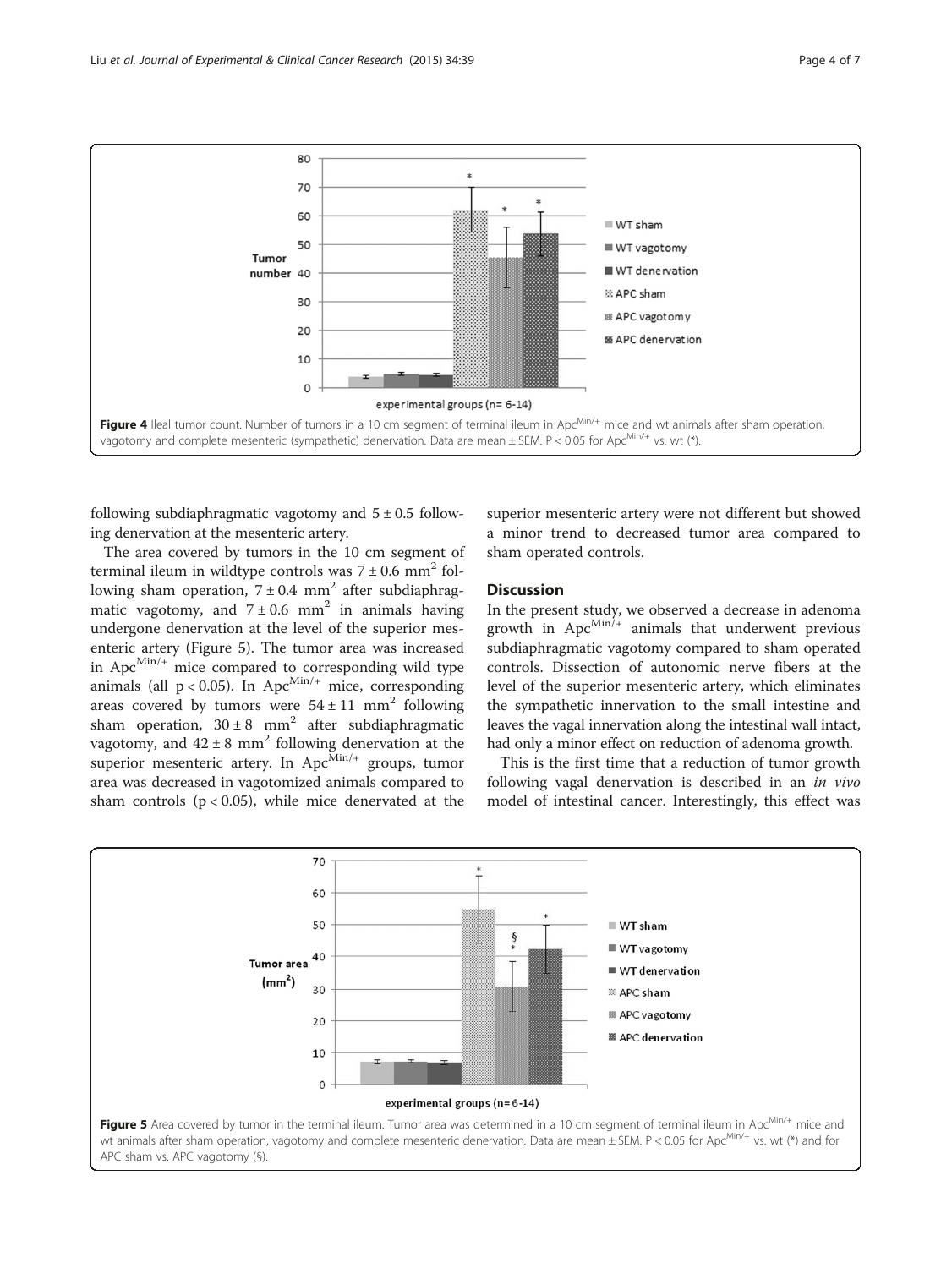restricted to vagal denervation as it was not seen after sympathetic denervation at the level of the origin of the superior mesenteric artery.

Complete vagal denervation of the small intestine was ensured by cutting the ventral and dorsal trunk at the level of the diaphragm in addition to hepatic branches. This was done since the vagus nerve enters the abdomen as a ventral and dorsal trunk on the esophagus. The ventral trunk then divides into hepatic, ventral gastric and accessory celiac branches and the dorsal trunk in celiac and dorsal gastric branches [[12\]](#page-6-0). Their branches descend on the celiac artery to near the celiac ganglion and then distribute to the small and large intestine along the mesenteric artery and its offshoots [[1\]](#page-5-0). Therefore, complete vagotomy as performed in the present study at the level of the dorsal and ventral trunks including hepatic branches will eliminate vagal innervation of the stomach, duodenum and small intestine.

Denervation at the level of the superior mesenteric artery, in which all nervous tissue is stripped from the mesenteric artery, will destroy celiac vagal branches which deliver the majority of vagal efferents to the small intestine. This denervation, however, will leave the hepatic vagal branch intact, which was shown to also contribute to vagal innervation of the small intestine with fibers running within the intestinal wall [\[13](#page-6-0)]. Denervation at the level of the superior mesenteric artery, therefore, would leave part of the vagal innervation to the small intestine intact. This explains why a similar decrease in tumor numbers and area was not observed after mesenteric denervation at the superior mesenteric artery compared to subdiaphragmatic vagotomy. However, sympathetic denervation of the small intestine was complete following surgical denervation at the superior mesenteric artery as stainings for tyrosine hydroxylase were negative in these animals compared to internal positive controls. Thus, the sympathetic innervation appears to have no infuence on tumor growth in this model.

The main neurotransmitter of the efferent vagus nerve endings is acetylcholine. ACh has been characterized as an ubiquitous signaling molecule in neuronal as well as non-neuronal tissues with significant influence on tumor development. ACh activates nicotinic ligand gated ion channel receptors as well as G-protein coupled muscarinic receptors [\[14](#page-6-0)]. Several mechanisms through which ACh influences carcinogenesis and tumor progression were identified so far and may underlie our observations. This includes immunomodulatory function of ACh and its potential role in chronic inflammation and thus cancer development, where ACh might promote tumor growth through its anti-inflammatory and immunosuppressive actions [[15](#page-6-0),[16](#page-6-0)]. ACh also has a proliferative effect on cancer cells [[17](#page-6-0)] and may play a role as an important regulator in colorectal cancer. Signaling via the muscarinic receptor M3 (M3R), which is overexpressed in colon cancer, was found to have tumor pro-moting effects[[18](#page-6-0)], as does signaling via the  $\alpha$ 7 nicotinic acetylcholine receptor (nAChR)[[19](#page-6-0)].

The cholinergic anti-inflammatory pathway is a counter–regulatory pathway of the autonomic nervous system that contains pro- inflammatory responses. The vagus nerve has been identified as the main conduit and bilateral subdiaphragmatic truncal vagotomy can suppress this effect [\[20](#page-6-0)]. ACh can modulate macrophage function via the α7 subunit of the nicotinic acetylcholine receptor [\[21\]](#page-6-0), thereby inhibiting the synthesis and release of the pro-inflammatory cytokines TNFα, interleukin −1 (IL-1), interleukin −18 (IL-18) and interleukin-6 (IL-6) [\[22\]](#page-6-0). On a molecular level, activation of the  $\alpha$ 7 subunit of the nicotinic acetylcholine receptor leads to inhibition of nuclear factor kappa B (NFκB), which is a well-studied downstream component of the mitogen activated protein kinases (MAPK) and regulates cell proliferation as well as synthesis of pro-inflammatory cytokines [\[3](#page-5-0)]. NFκB is prevented from translocating into the nucleus, either through inhibiting phosphorylation of the inhibitory protein IκBα or by activating the Jak (januskinase) 2-STAT (Signal Transducers and Activators of Transcription) 3 anti-inflammatory signaling pathway [\[23](#page-6-0)]. Following vagotomy the attenuating vagal effect is absent with subsequently increased cytokine levels and activation of the immune system [[24](#page-6-0)]. This increased activation is likely to enhance immune surveillance with the potential consequence of decreased tumor growth that would explain reduced tumor count and surface area following vagotomy in our study.

Alternatively, ACh may have stimulated muscarinic receptors. Effects on muscarinic receptors include stimulation of carcinogenesis of colon carcinoma both in vitro and in vivo. Muscarinic receptors are expressed ubiquitously throughout the body and are involved in numerous physiologic processes. They are members of the large family of G-protein coupled receptors (GPCR). Five receptor subtypes M1-5 have been identified [\[18](#page-6-0)]. The receptors primarily expressed in colon cancer are the Gq-coupled M3 receptors (M3R). Overexpression of M3R has been found both in human colon cancer specimens [\[25\]](#page-6-0) as well as in several colon cancer cell lines [[9\]](#page-5-0). In addition to neuronal sources from autonomic nerve fibers, ACh is produced nonneuronally in colon cancer cells themselves [[26\]](#page-6-0). The proliferative action of M3R depends in part on the transactivation of epidermal growth factor receptors (EGFR), resulting in intracellular signaling via both the MEK/ERK (mitogen-activated protein kinase kinase/extracellular signal regulated kinase) and PI3K/AKT (phosphoinositid-3-kinase/AKT) signaling pathways [[27,28\]](#page-6-0). In the classical Gq pathway,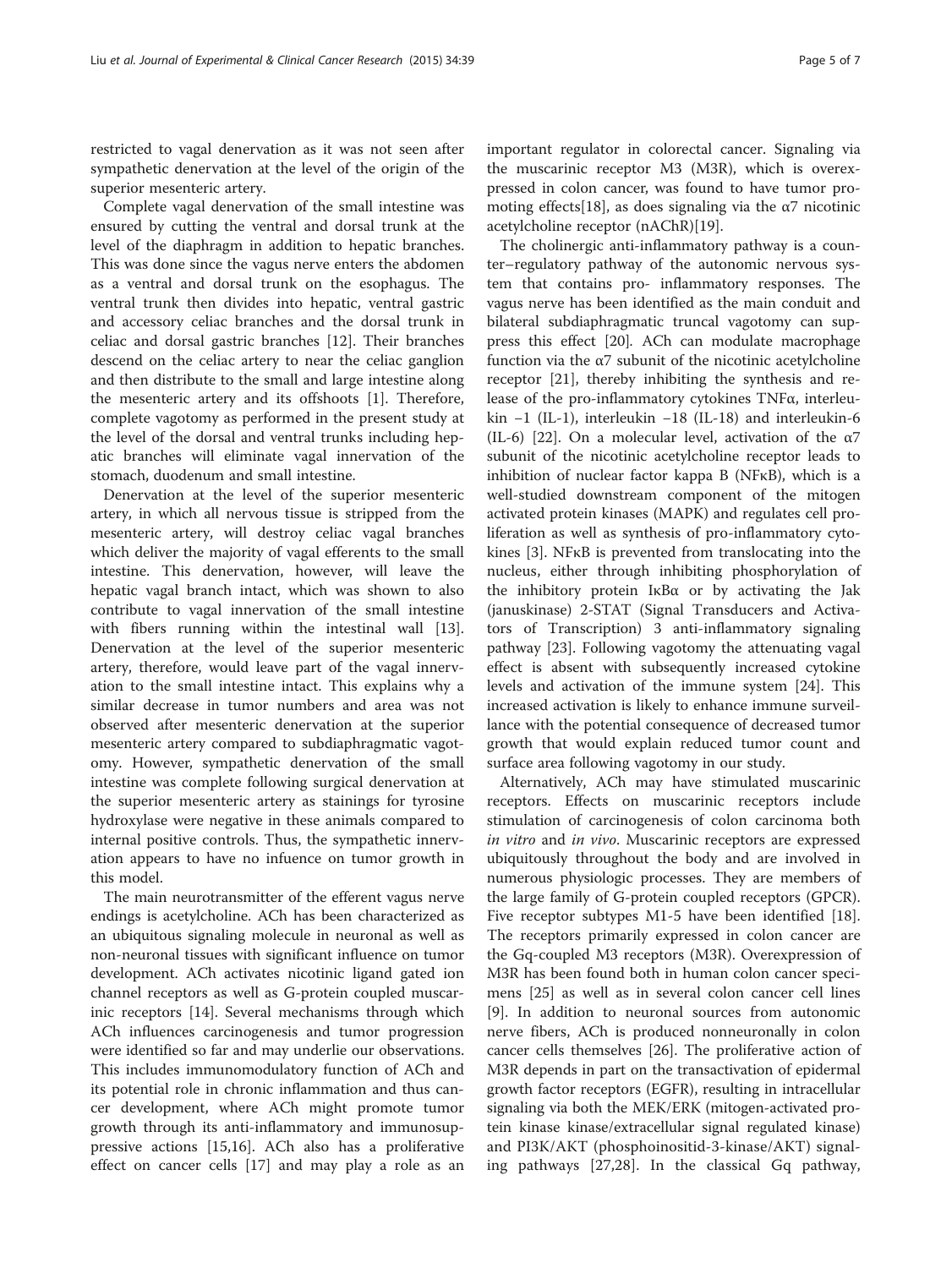<span id="page-5-0"></span>phospholipase C (PLC) is known to stimulate two signaling events, the activation of proteinkinase C (PKC) and the release of calcium from intracellular stores. The transient mobilization of intracellular  $Ca^{2+}$  is followed by a sustained  $Ca^{2+}$  influx from the extracellular space. Both pathways converge on extracellular signal-regulated kinases 1 and 2 (ERK1/2) activation [\[14\]](#page-6-0). ERK1/2 belongs to the group of mitogen-activated protein kinases, which are involved in various cellular functions, such as cell growth, proliferation, differentiation and apoptosis [[29](#page-6-0)]. The combined effects of EGFR and PKC inhibition are additive, suggesting that the EGFR and PKC pathways act in parallel to link M3R stimulation to ERK1/2 activation [[30](#page-6-0)]. In addition to this, it has been demonstrated that M3R agonists stimulate actin stress fiber formation and human colon cancer cell migration and invasion [[31\]](#page-6-0). In vivo, Raufman et al. showed that M3R knockout mice were resistant to the development of colon tumors in the azoxymethane-induced colon neoplasia model, which confirmed the actual role of M3R in colon cancer [[32\]](#page-6-0). In the APC<sup>min/+</sup> mouse model, reducing M3R expression and activation attenuates intestinal epithelial cell proliferation and neoplasia [[33\]](#page-6-0). Furthermore, tumorigenesis was shown to be inhibited via a M3R mechanism following vagotomy in a gastric cancer model [\[34](#page-6-0)]. This suggests for our study, that vagotomy with subsequently decreased ACh release may have inhibited M3R activation with ensuing decreased tumor growth in these animals.

Another possible target is the  $\alpha$ 7 subunit of the nicotinic acetylcholine receptor, which is also expressed in human colorectal carcinoma specimen [\[16\]](#page-6-0) and cancer cell lines [\[35](#page-6-0)]. It was demonstrated that nicotine acting on the  $\alpha$ 7 nACHR has many tumor promoting functions [[36\]](#page-6-0). ACh could influence tumor progression in a similar way. Activation of α7 nAChR through nicotine involves the transactivation of EGFR through intracellular and Ltype voltage sensitive calcium channels as well as the activation of protein kinase C (PKC). This leads to downstream activation of the serine/threonine kinase raf-1, the mitogen-activated kinases ERK1 and ERK2 and the transcription factors FOS, JUN and MYC [\[19,36](#page-6-0)]. Nicotine has also been found to upregulate vascular endothelial growth factor receptor (VEGFR) [[19\]](#page-6-0) and to stimulate angiogenesis via the  $\alpha$ 7 nAChR [\[37\]](#page-6-0).

Although several mechanism through which acetylcholine influences tumor growth have been described, the role of the vagus nerve and the autonomic nervous system might still be far more complex. Sympathetic denervation did not lead to a significant reduction in tumor growth in  $Apc^{Min/+}$  mice, so the mechanism seems to be confined to the vagus nerve, potentially to ACh. It was shown that colon cancer cells also have receptors for other neurotransmitters, such as dopamine and norepinephrine [\[15](#page-6-0)]. Little is known yet about the interactions between different neurotransmitters and cytokines in the development of colon tumors. The precise molecular mechanisms by which the autonomic nervous system modulates intestinal tumor growth, therefore, remain to be elucidated.

In conclusion, intact vagal innervation seems to support tumor development under the special condition of the  $Apc^{Min/+}$  mouse model and tumor growth was attenuated following chronic vagotomy. The mechanism underlying this observation remains to be explored. Contrary to the vagus nerve, sympathetic innervation of the small intestine appears to have no obvious influence on tumor development.

#### Competing interests

The authors declare that they have no competing interests.

#### Authors' contributions

AD carried out the animal experiments under supervision of MSK, who also carefully reviewed and optimized the manuscript. PB helped with the histological analysis. MS provided know-how for histological workup and reviewed the manuscript. MRS genotyped the mice and reviewed the manuscript. VL wrote the manuscript. HS participated in the design of the study. MEK conceived of the study, and participated in its design and coordination and helped to draft the manuscript. All authors read and approved the final manuscript.

#### Acknowledgements

This study was supported by the Dr. Gerhard Büchtemann Stiftung, Germany.

#### Author details

<sup>1</sup>Department of General-, Visceral- and Vascular Surgery, Charité University Medicine, Campus Benjamin Franklin, Hindenburgdamm 30, D-12000 Berlin, Germany. <sup>2</sup>Department of Surgery, Ludwig-Maximilian's University, Campus Grosshadern, Munich, Germany. <sup>3</sup>Gene Center, LMU Munich, Munich, Germany. <sup>4</sup> Human Biology, Technische Universität München, Freising, Germany.

#### Received: 31 December 2014 Accepted: 20 April 2015 Published online: 29 April 2015

#### References

- 1. Berthoud HR, Neuhuber WL. Functional and chemical anatomy of the afferent vagal system. Auton Neurosci. 2000;85:1–17.
- 2. Borovikova LV, Ivanova S, Zhang M, Yang H, Botchkina GI, Watkins LR, et al. Vagus nerve stimulation attenuates the systemic inflammatory response to endotoxin. Nature. 2000;405:458–62.
- 3. Sun P, Zhou K, Wang S, Li P, Chen S, Lin G, et al. Involvement of MAPK/NF-κB signaling in the activation of the cholinergic anti-inflammatory pathway in experimental colitis by chronic vagus nerve stimulation. PLoS One. 2013;8:e69424.
- 4. The FO, Boeckxstaens GE, Snoek SA, Cash JL, Bennink R, Larosa GJ, et al. Activation of the cholinergic anti-inflammatory pathway ameliorates postoperative ileus in mice. Gastroenterology. 2007;133:1219–28.
- 5. Momi N, Kaur S, Krishn SR, Batra SK. Discovering the route from inflammation to pancreatic cancer. Minerva Gastroenterol Dietol. 2012;58:283–97.
- 6. Itzkowitz SH, Yio X. Inflammation and cancer IV. Colorectal cancer in inflammatory bowel disease: the role of inflammation. Am J Physiol Gastrointest Liver Physiol. 2004;287:G7–17.
- 7. Moss SF, Blaser MJ. Mechanisms of disease: inflammation and the origins of cancer. Nat Clin Pract Oncol. 2005;2:90–7. quiz 1 p following 113.
- 8. Ullman TA, Itzkowitz SH. Intestinal inflammation and cancer. Gastroenterology. 2011;140:1807–16.
- 9. Frucht H, Jensen RT, Dexter D, Yang WL, Xiao Y. Human colon cancer cell proliferation mediated by the M3 muscarinic cholinergic receptor. Clin Cancer Res. 1999;5:2532–9.